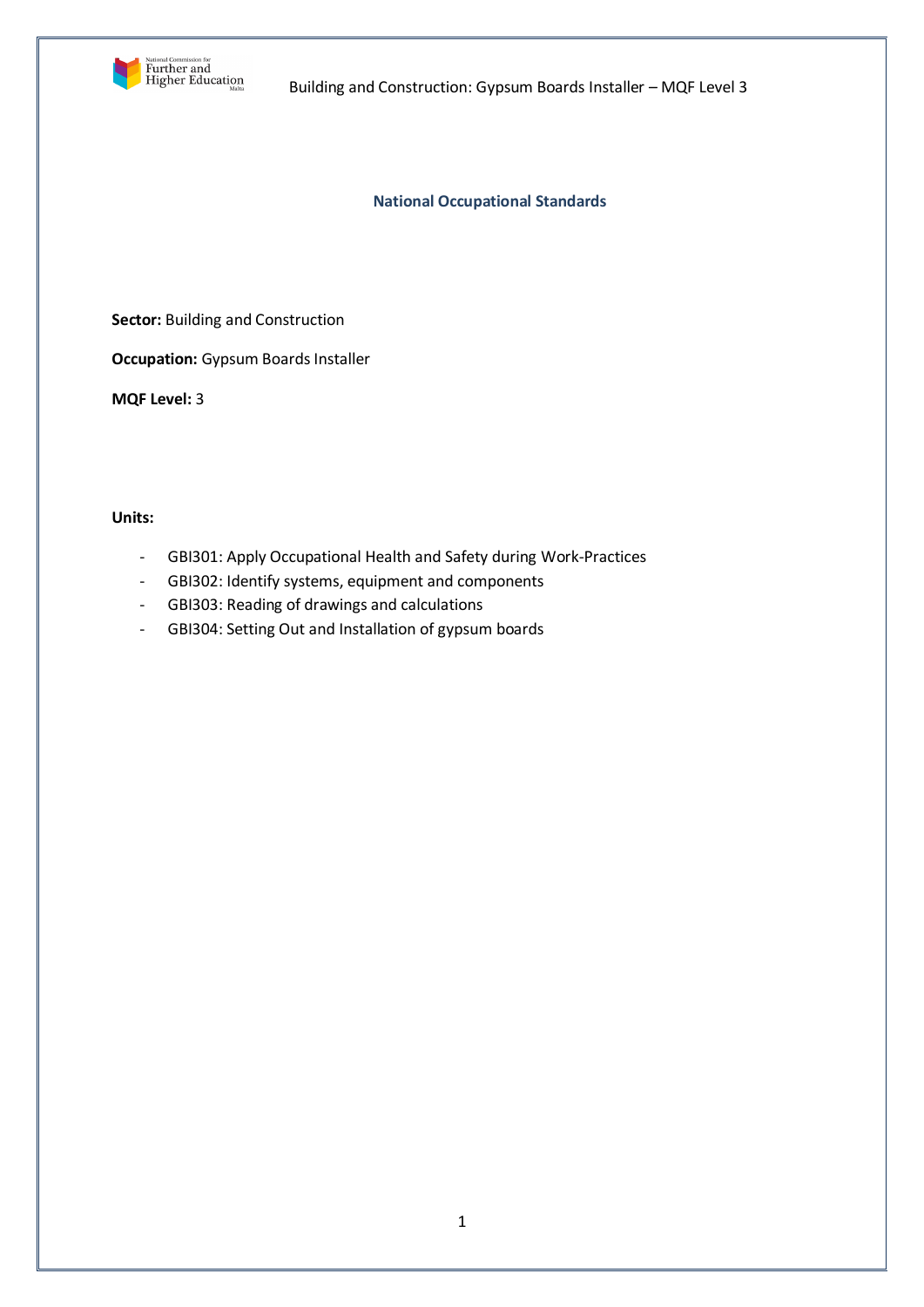

## **GBI301: Apply Occupational Health and Safety during Work-Practices**

This unit is about being able to use safe procedures and safe work practices. The persons carrying out this work must possess the necessary knowledge and skills to ensure that their actions do not create health and safety risks to themselves and others, identify risks and hazards associated within the working environment, tools and equipment and materials and substances used.

# **Performance Criteria**

The candidate must have the necessary knowledge and skills to:

- 1. Carry out safe working practices to prevent hazards and to ensure the safety of oneself, workers and members of the public.
- 2. Carry out safe working practices when using appropriate equipment and materials to prevent damages to work areas and injuries to oneself and  $3<sup>rd</sup>$  parties.
- 3. Carry out the safe erection and dismantling of system access platforms less than 2m high.
- 4. Ensure that the scaffolding is safe to use.
- 5. Set up safety barriers around a work environment hazard to protect colleagues and members of the public.
- 6. Use protective clothing and safety equipment according to specifications issued by manufacturers and know the whereabouts of first-aid equipment.
- 7. Use, handle and store materials hazardous to health in a safe manner.
- 8. Carry out a risk assessment to cover the job assigned and the working area.
- 9. Locate and switch-off temporary or fixed electrical switch gear, systems isolating valves as instructed in the health and safety procedures.

## **Required Knowledge**

The Level 3 Gypsum Boards Installer must know and explain:

- 1. The roles and responsibilities of themselves and others under the Health and Safety Act.
- 2. The health and safety risks associated with their role which includes tools, materials and equipment used and working practices and procedures.
- 3. The potential hazardous material commonly found at the workplace.
- 4. The procedures for dealing with potential hazardous material in the place of work.
- 5. The health concerns associated with the workplace and safe practices when carrying out work such as, manual lifting.
- 6. The hazards and potential hazards at the place of work (such as electricity, slippery and uneven surfaces, dust and fumes, handling and transporting, contaminants and irritants, fire, heights, improper use of tools and equipment).
- 7. The importance of being alert to the presence of hazards in the place of work.
- 8. The responsible persons to whom to report health and safety matters or any other occurring hazards.
- 9. The emergency procedures in the place of work.
- 10. The first aid facilities that exist within the work area.
- 11. The correct procedure to make use of barricades, industrial hurdles, and warning signs to make areas clearly marked out of bounds.
- 12. The safety procedures when using scaffold platforms.
- 13. The necessary safety precautions including the use of protective clothing and equipment for a range of applications including situations when helping other sector trade persons.
- 14. The methods used for protecting customers' property.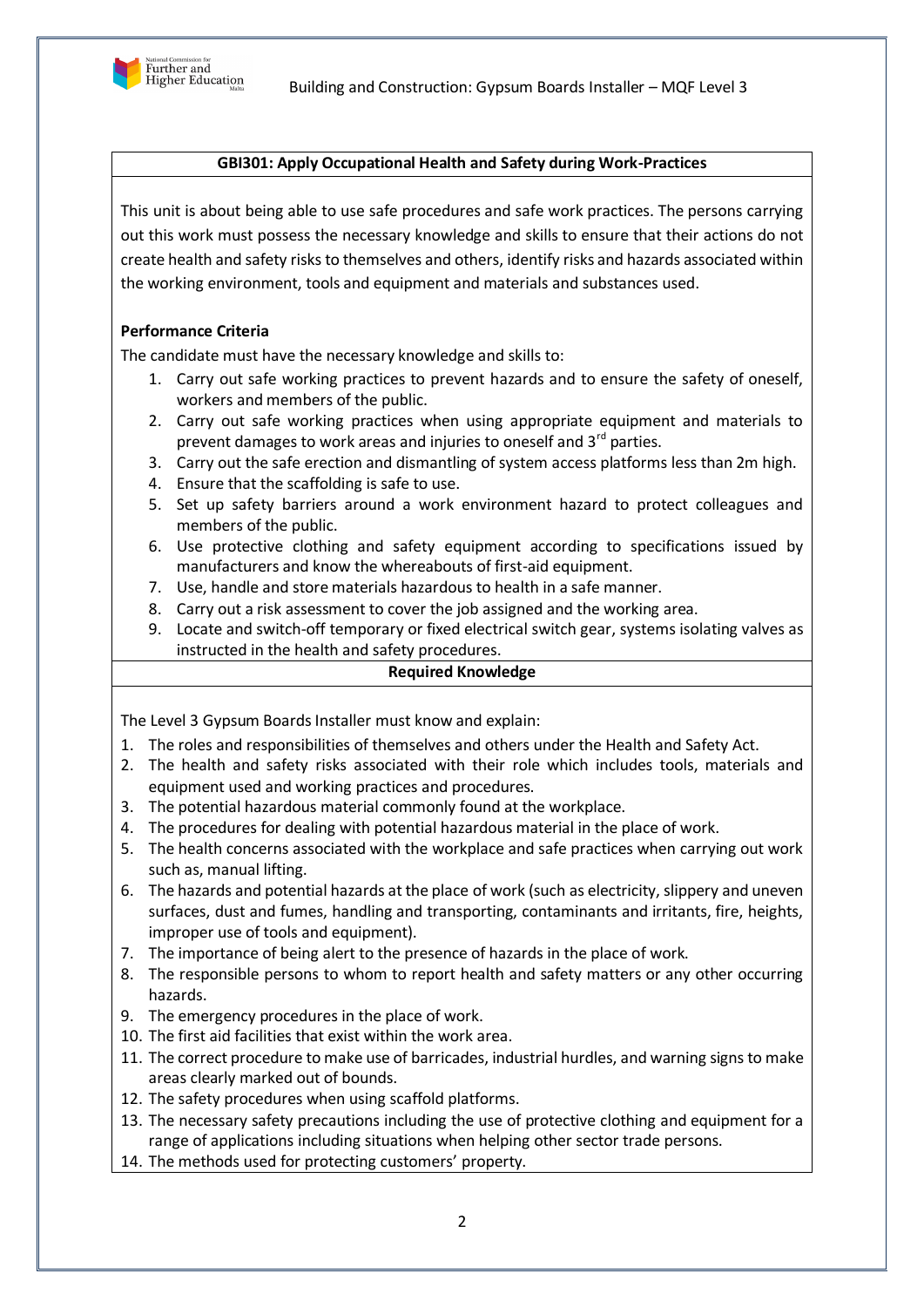

- 15. When it is required to close domestic water services from the main water supply; switch off electrical supply;
- 16. Any toxic effect from materials commonly used at construction sites.
- 17. The preventative and remedial actions to be taken in the case of exposure to materials hazardous to health.

## **Required Skills**

- 1. Identify which health and safety procedures are relevant to the working environment.
- 2. Seek expert assistance when help is needed.
- 3. Ensure compliance with duties and obligations as defined by the Occupational Health and Safety Act 2000 and recent amendments.
- 4. Follow workplace policies and employers' instructions for the safe use and maintenance of tools and equipment.
- 5. Control health and safety hazards within the job responsibility.
- 6. Report any hazards which may present risk to relevant persons.
- 7. Follow correct procedures in the event of injuries to themselves or others.
- 8. Take remedial action where work methods are not in line with control measures noted and identified from risk assessment.
- 9. Adhere to work production and installation processes as agreed with the employer.
- 10. Apply the necessary skills to erect, use and dismantle access equipment (at height less than 2m).
- 11. Read, interpret and install warning signs and set up safety barriers around working areas.
- 12. Equip oneself with the appropriate protective clothing and safety equipment for the setting out of steel/ wood frames to support gypsum boards and for the installation of the gypsum boards.
- 13. Use and store materials hazardous to health in a safe manner.
- 14. Monitor the workplace and maintain good housekeeping whilst keeping it free from hazards.
- 15. Communicate complex information regarding unfamiliar and unpredictable situations to colleagues and supervisors.
- 16. Advocate appropriate health and safety procedures.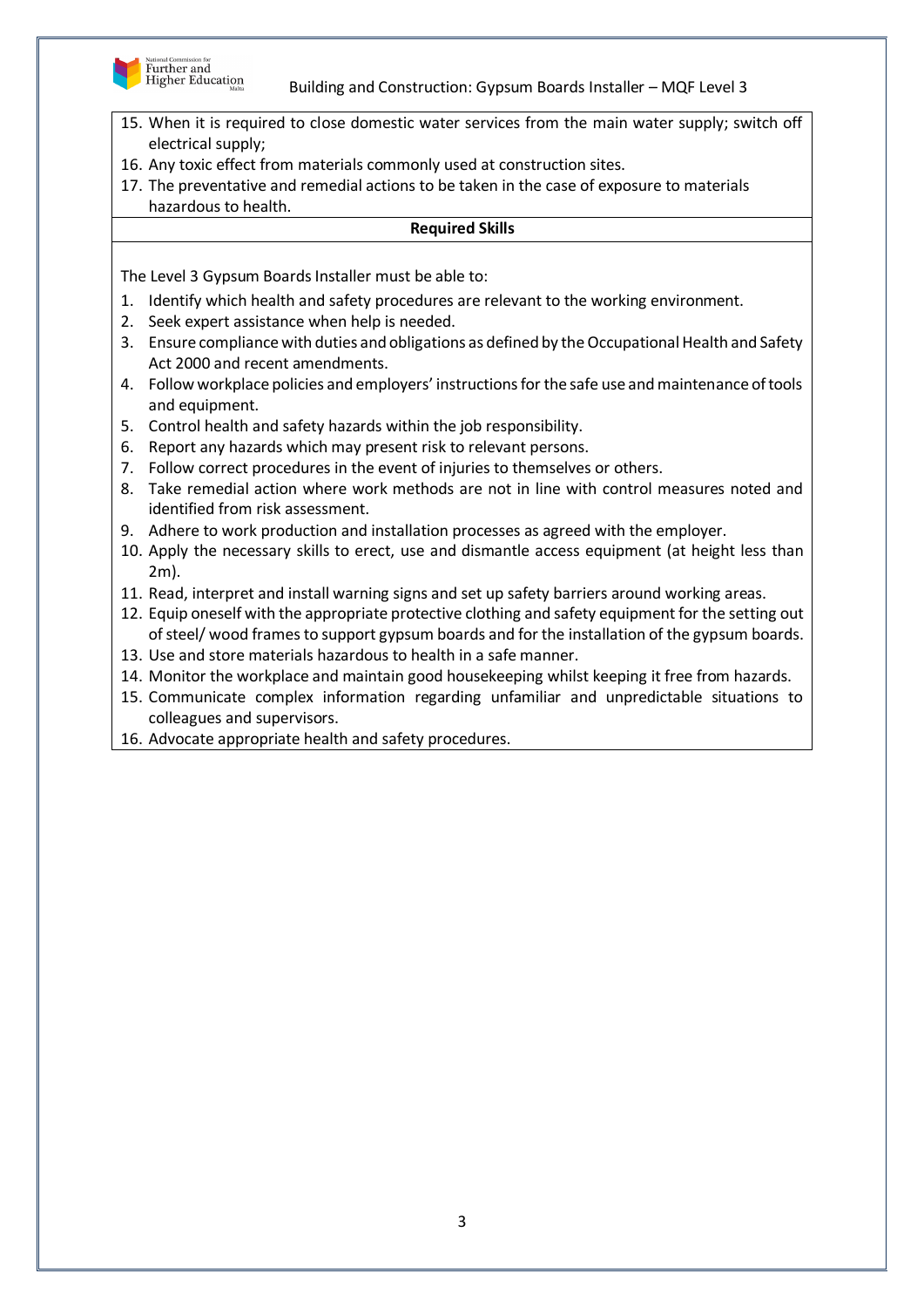

#### **GBI302: Identify systems, equipment and components**

This unit is about identifying the different materials for specific applications based on their technical properties and to identify direct and indirect environmental impacts.

## **Performance Criteria**

The candidate must have the necessary knowledge and skills to:

- 1. Distinguish between type of gypsum backing boards, core boards, exterior boards, soffit boards, gypsum ceiling boards, fire retardant gypsum boards and moisture resistant gypsum boards and any other type of boards (excluding timber).
- 2. Distinguish between drying type joint compound, setting tape joint compound, skim coat wall primer, joint tape, paper tape and fiberglass tape.
- 3. Distinguish between a variety of metal furring, beams and perimeter channels.

### **Required Knowledge**

The Level 3 Gypsum Boards Installer must know and explain:

- 1. The range of materials, products and procedures applicable to the relevant work and their benefits, such as, beads, trims, framing, insulation, fasteners, adhesives, joint compounds, coatings, tapes, plaster finishing and textures.
- 2. Horizontal, vertical and inclined planes and the use of levelling and aligning equipment for situations.
- 3. The different types of dry compound powders mixes.
- 4. Methods and techniques to minimise wastage and to protect the environment.
- 5. Sound isolation methods and fittings available.
- 6. Fire retardant methods and materials available.
- 7. Running dimensions, one off measurements and methods to space profiles equally spaced.

### **Required Skills**

- 1. Distinguish between and apply the different types of materials, products, methods and procedures applicable to the installation of gypsum boards such as framing practices and procedures for wood and steel framing, chase walls, furred ceilings and walls, and door and window openings.
- 2. Distinguish between and apply a range of damp-proof materials.
- 3. Distinguish between and install a range of metal furring profiles.
- 4. Distinguish between the different types of cutting disks/ blades, manual and powered nibblers and shearers.
- 5. Apply procedures to minimise off-cuts and construction material waste and dispose construction waste as stipulated in the environmental protection act.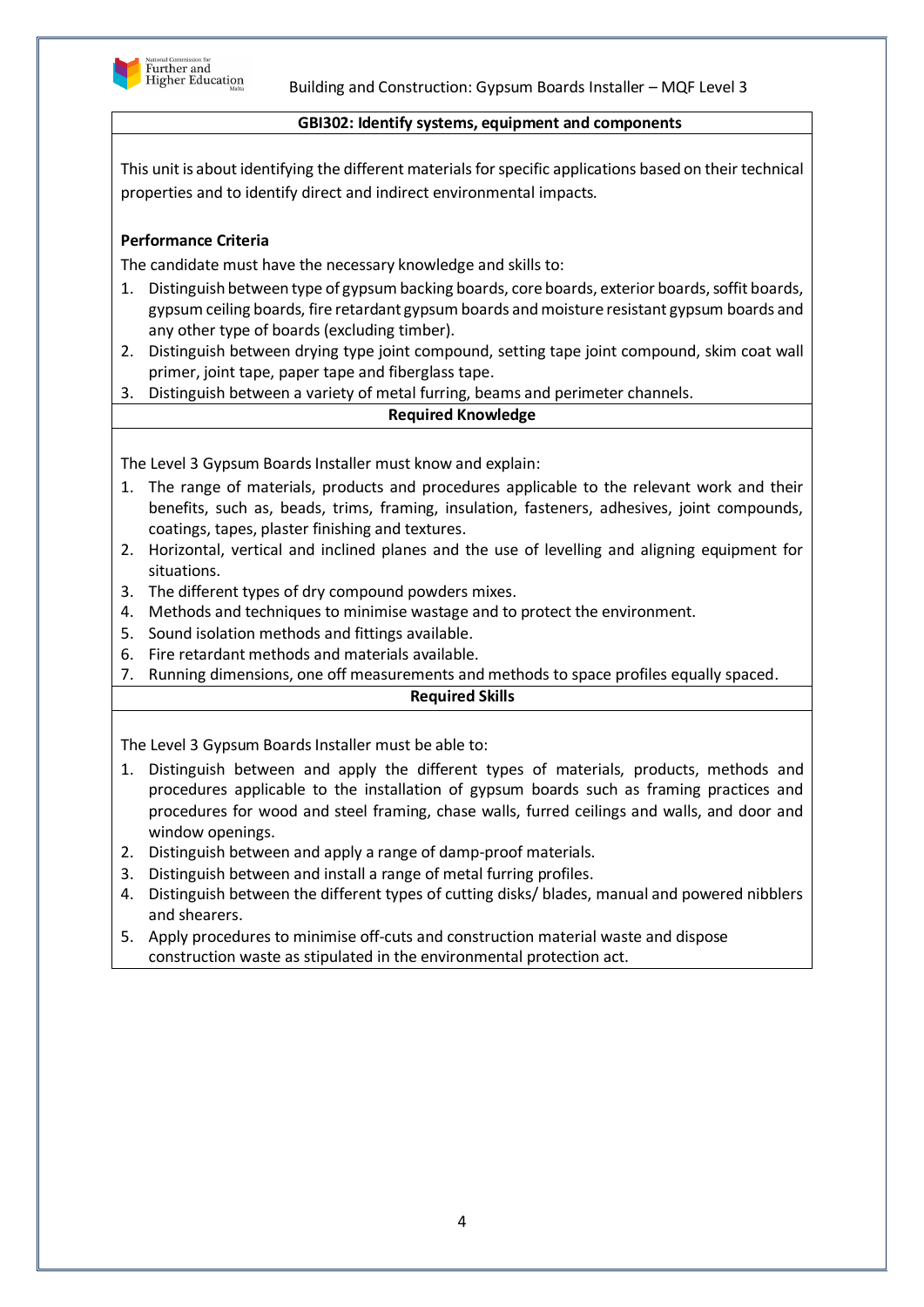

### **GBI303: Reading of drawings and calculations**

This unit is about understanding and applying dimensions from drawings and calculating quantities in the preparation, costing and estimation.

## **Performance Criteria**

The candidate must have the necessary knowledge and skills to:

- 1. Read and interpret plans and specifications to select type of gypsum installation materials.
- 2. Read and interpret building drawings to establish important building datum grids and levels.
- 3. Calculate the quantities of required gypsum sheets and fittings to meet work schedules.
- 4. Calculate the quantity of consumables required to meet work schedules.
- 5. Check and investigate deviations, misalignments against tolerances given.

# **Required Knowledge**

The Level 3 Gypsum Boards Installer must know and explain:

- 1. Compilations of overall linear dimensions from drawings.
- 2. Calculations including those involving quantities and costs of materials.
- 3. Tools and equipment used to set out levels and datum grids.
- 4. The correct procedure for setting out work systems.
- 5. Scale working drawings from plans.
- 6. Levelling equipment available specifically designed for installations on inclined planes.

# **Required Skills**

- 1. Translate drawing details to setting out of work.
- 2. Check with specialised levelling equipment for accuracy.
- 3. Translate quality specifications on actual work.
- 4. Calculate quantity of gypsum panels, frames, fittings and other materials required for a job.
- 5. Take-off quantities from drawing.
- 6. Measure and comprehend calculations using metric units.
- 7. Read and interpret annotated building drawings.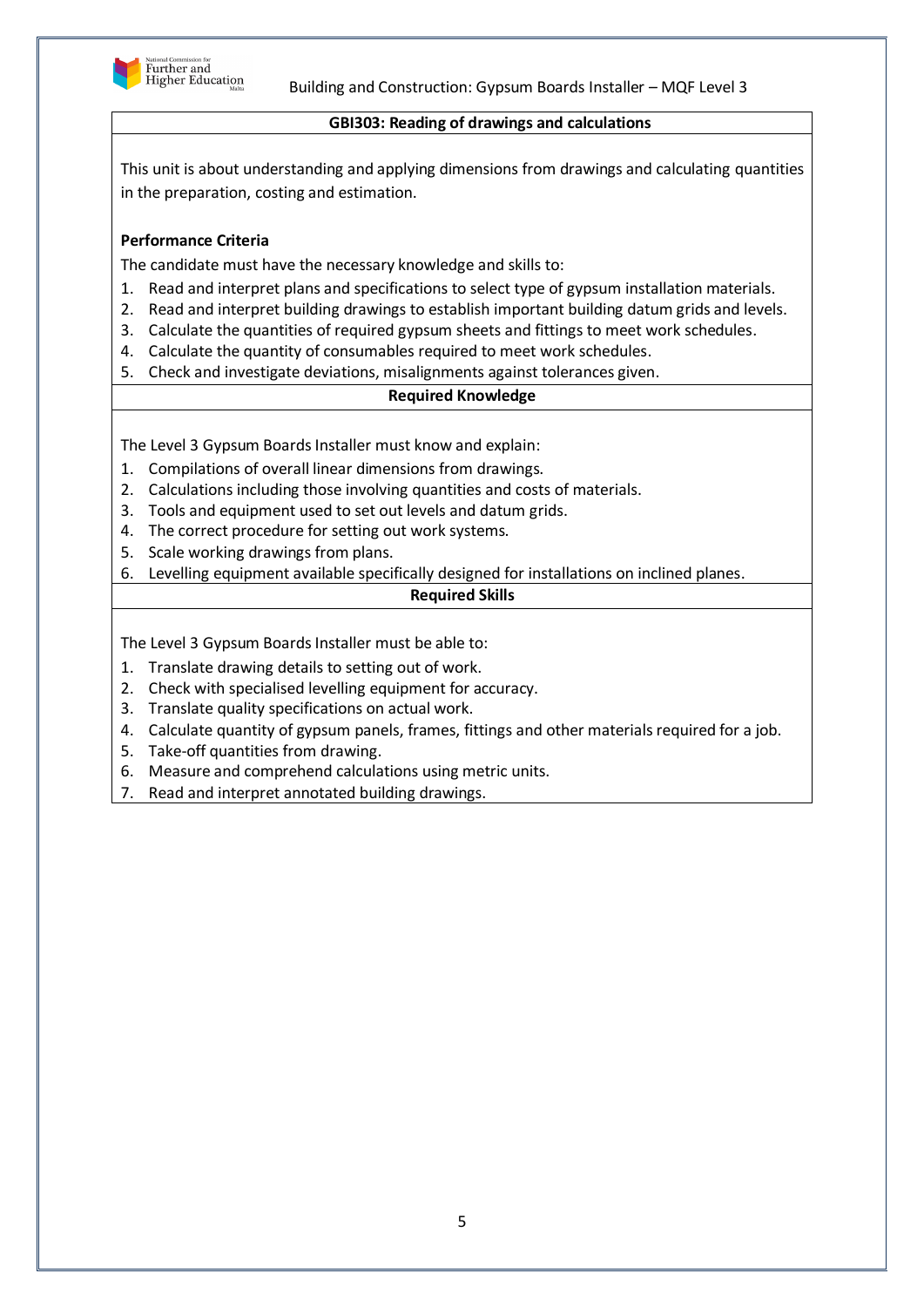

#### **GBI304: Setting Out and Installation of gypsum boards**

This Unit is about using tools and equipment to set out and install gypsum boards.

# **Performance Criteria**

The candidate must have the necessary knowledge and skills to:

- 1. Prepare walls with asphalt strips and other moisture barriers as stipulated in drawings.
- 2. Measure, mark and cut to size gypsum boards with appropriate equipment.
- 3. Interpret instructions and install single and multi-layer configurations.
- 4. Install gypsum boards around columns leaving a gap as instructed in specifications.
- 5. Set out furring profiles with equal spacing in between to meet installation specifications.
- 6. Set out datum grid lines and levels to lay frames within specified tolerance.
- 7. Set structural frames around doors and windows while noting and correcting any skewed dimensions as necessary.
- 8. Assemble and use appropriately access working platforms.
- 9. Install frames to meet specified tolerance such as joint alignment, level alignment, vertical alignment at corners and within bays, and lateral alignment.
- 10. Perform paper joint treatment and surface preparation, installation of corner beads, trim and control joints.
- 11. Perform hand and mechanical finishing with setting-type and drying-type compounds;
- 12. Carry out repairs of damaged gypsum boards.
- 13. Use the spirit level, plumb line, straight edge, builders square, laser instruments and other levelling equipment to set out work.
- 14. Check rooms and shafts for skewed misalignments.
- 15. Set cavity insulation where necessary.
- 16. Use vacuum, wetting agents and continuous ventilation appropriately to control dust.
- 17. Check traceability of data sheets, sound and fire-retardant material certificates to material supplied and installed.

## **Required Knowledge**

The Level 3 Gypsum Boards Installer must know and explain:

- 1. The methods of use and maintenance of tools and equipment.
- 2. Types of pre-decorated panels, water resistant panels, sheeting, insulation, fixtures and special materials.
- 3. Types of fasteners requirements and special constructions such as curved surfaces, arches, soffits etc.
- 4. Framing installation spacing; base and lath applications, accessories and control joints, plaster missing and application and finishing options.
- 5. General specifications of acoustical ceiling systems, procedures to obtain sound control and fire safety.
- 6. General specifications of area separation walls, cavity walls, fire proofing, curtain wall/ fire containment systems, thermal insulation, air water and vapour control.
- 7. Adhesive applications to install boards.
- 8. Recommended frequency of furring frames and supports.
- 9. Type of primers and stabilizers to preserve gypsum boards.
- 10. Quality and installation methods of gypsum boards appropriate for curved surfaces.